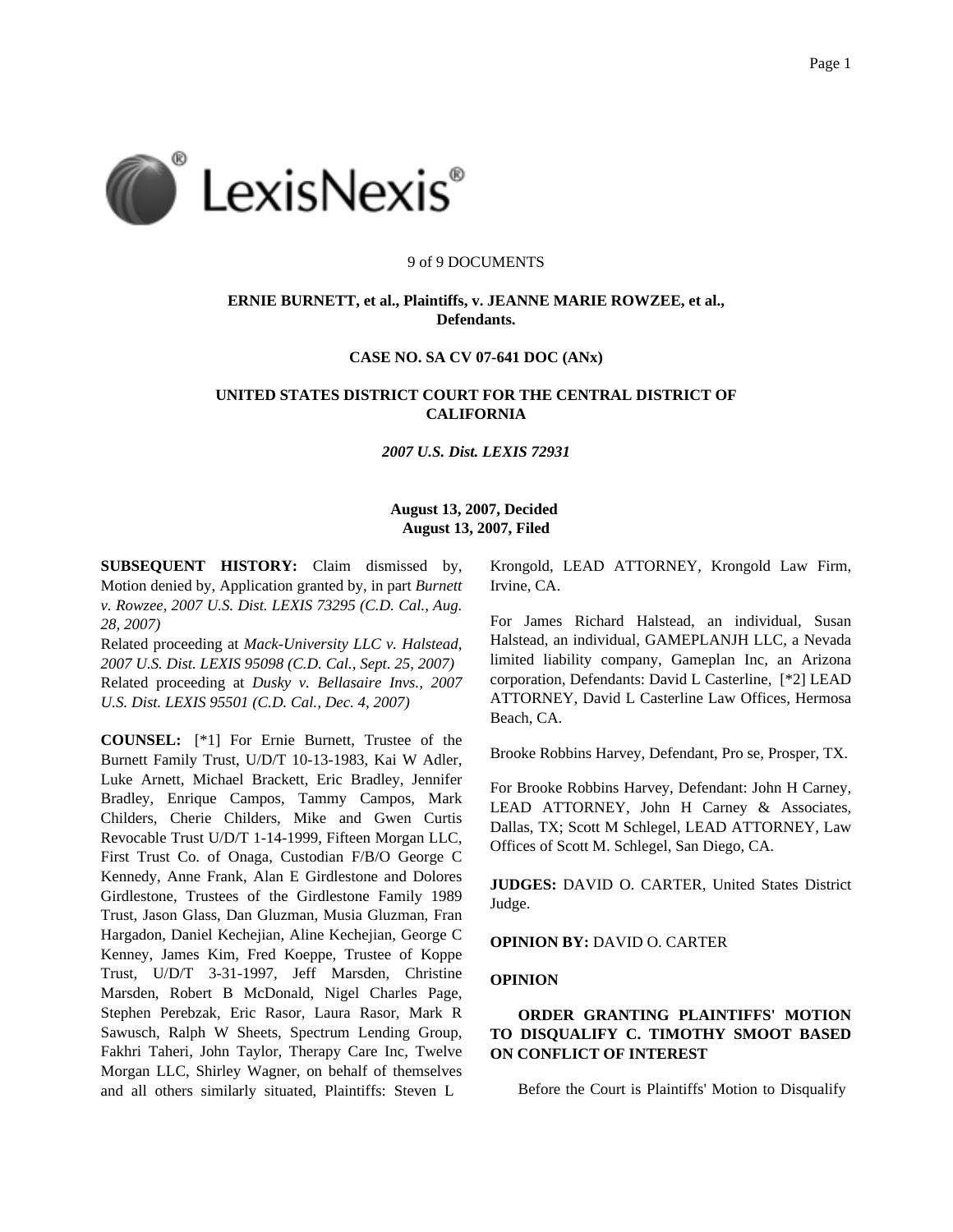C. Timothy Smoot based on Conflicts of Interest ("Motion"). After considering the moving, opposing, and replying papers, the Court hereby GRANTS the Motion.

## **I. BACKGROUND**

This action is one of three related actions currently pending before this Court, involving a Ponzi scheme whereby Defendant Jeanne Rowzee and her co-conspirators allegedly bilked investors out of \$ 40 million by falsely representing that they were investing the money in Private Investments in Public Equity Securities ("PIPES"). Plaintiffs Ernie Burnett, Trustee of the Burnett Family Trust, U/D/T 10-13-1983, Kai W. Adler, Luke Arnett, Michael Brackett, Eric Bradley, Jennifer Bradley, Enrique Campos, Tammy Campos, [\*3] Mark Childers, Cherie Childers, Mike and Gwen Curtis Revocable Trust U/D/T 1-14-1999, Fifteen Morgan, LLC, First Trust Co. of Onaga, Custodian F/B/O George C. Kenney, Anne Frank, Alan E. Girdlestone and Dolores Girdlestone, Trustees of The Girdlestone Family 1989 Trust, Jason Glass, Dan Gluzman, Musia Gluzman, Fran Hargadon, Daniel Kechejian, Aline Kechejian, George C. Kenney, James Kim, Fred Koeppe, Trustee of Koppe Trust, U/D/T 3-31-1997, Jeff Marsden, Christine Marsden, Robert B. McDonald, Nigel Charles Page, Stephen Perebzak, Eric Rasor, Laura Rasor, Mark R. Sawusch, Ralph W. Sheets, Spectrum Lending Group, Fakhri Taheri, John Taylor, Therapy Care, Inc., Twelve Morgan, LLC, and Shirley Wagner (collectively "Plaintiffs") are members of Harvest Income, LLC ("Harvest Income"),  $1$  which its founder Robert Harvey ("Harvey") used to solicit over \$ 7 million into the PIPES Ponzi scheme. In May 2007, the members of Harvest Income ousted Harvey after he settled claims that he violated federal and state securities law. The settlement agreement obligates Harvey to repay all of Plaintiffs' out of pocket losses totaling \$ 4 million. Prior to his ouster, Harvey was Harvest Income's sole manager. [\*4] Plaintiff Ernie Burnett ("Burnett") is Harvest Income's current manager. Neither Harvest Income nor Harvey are parties to this action.

> 1 While Plaintiffs are not all of the members of Harvest Income or all of the Harvest Income members who lost money in the PIPES Ponzi scheme, they are the majority of such members.

Plaintiffs filed this action on June 1, 2007. Plaintiffs now seek to disqualify C. Timothy Smoot ("Smoot") from representing Defendants James Halstead

("Halstead"), GamePlanJH, LLC, GamePlan, Inc., and Susan Halstead in this action based on conflicts of interest. Smoot is a sole practitioner. While both parties agree that Smoot provided legal services to Harvest Income, they dispute the proper characterization of these services. Plaintiffs allege that Smoot served as Harvest Income's corporate counsel from May 2005 through April 2007, whereas Smoot claims that he provided "limited legal services" to Harvest Income from October 2005 through February 2007. Opp'n 2:14-15; Decl. of C. Timothy Smoot P 10 ("Smoot Decl."). Smoot does not dispute that as counsel for Harvest Income, he drafted various business and corporate documents, including the Harvest Income Operating Agreement, [\*5] Investor Suitability Questionnaire, opinion letters, and security agreements. Nor Smoot does Smoot dispute that he had access to all of Harvest Income's company and investor records.

In January 2007, while still acting as corporate counsel for Harvest Income, Smoot agreed to represent Harvey and Halstead in connection with claims arising out of the PIPES Ponzi scheme. Smoot drafted a "Multiple Representation Letter," in which he states that Halstead is a new client, but he has represented Harvey and various entities that he controls since 1999." Ex. 3 to Decl. of Steven L. Krongold ("Krongold Decl."). Smoot is also a registered agent for a number of Harvey-related companies. Ex. 4 to Krongold Decl. In the Multiple Representation Letter, Smoot admits that by representing Harvest Income, he has "a duty to its members separate from [his] duty to Mr. Harvey." Ex. 3 to Krongold Decl. Smoot further explains that by representing both Harvest Income and Harvey personally, "there is a potential for conflicts between [his] duty to Mr. Harvey and [his] duty to Harvest Income's members." *Id.* Finally, Smoot acknowledged that although he believed their interests were not in conflict in January 2007, [\*6] Harvest Income's and Harvey's interests may diverge "particularly if Harvest Income members sue Mr. Harvey in relation to the PIPES investments. In that case, I may have to withdraw from representing both Mr. Harvey and Harvest Income." *Id.* Since Harvey was retaining Smoot to represent Harvey in his individual capacity, Harvey could not consent on behalf of Harvest Income; yet Smoot failed to get the consent of Harvest Income's members or a disinterested manager to the joint representation. Harvey and Halstead signed the Multiple Representation Letter on January 30, 2007. Thus, while Smoot obtained the consent of Harvey and Halstead to joint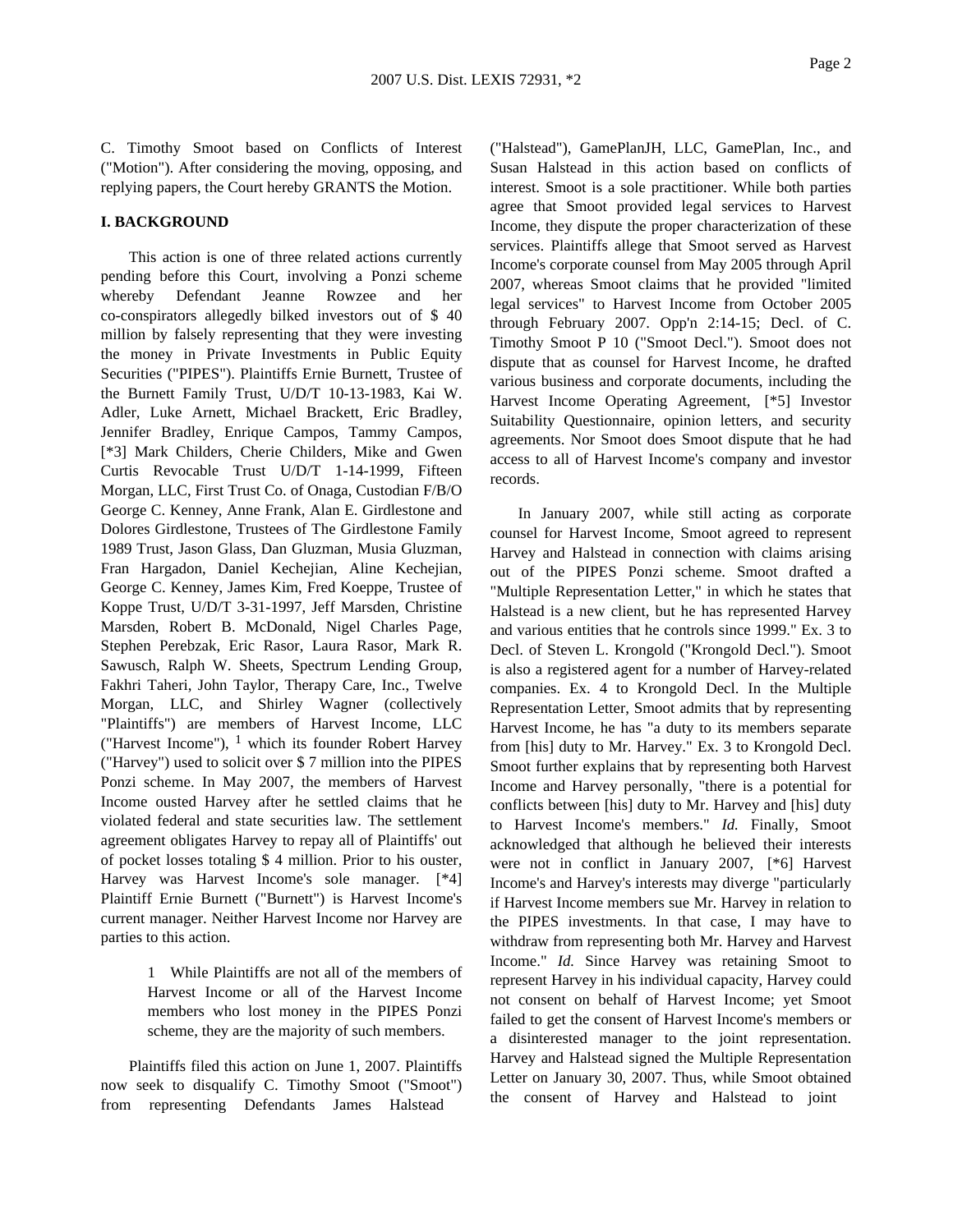representation, he did not obtain the consent of Harvest Income.

The following day, January 31, 2007, Smoot sent a letter to all Harvest Income members, informing them that Harvest Income was the victim of a Ponzi scheme and claiming that he was acting on their behalf to recover assets lost in the scheme. Ex. 5 to Krongold Decl. The letter further asserted that it appeared that Rowzee "acted alone and that there is no larger conspiracy here." *Id.* Smoot informed the members that he had met with other investor groups who lost money in the PIPES Ponzi [\*7] scheme and that he would meet with the other investors again to decide "whether we can work together as a group to recover what assets exist for the benefit of all investors, including Harvest Income investors." *Id.* He discouraged investors from filing suit, stating that "[i]t may be possible for the investor group to collect the assets that could otherwise be obtained in a successful lawsuit in a much shorter period of time and at far less expense that [sic] if lawsuits are filed." *Id.* Smoot closed the letter by making himself available to the members: "I am available to talk to any of you, simply call me. If you are represented by counsel or want to seek your own counsel, please do so and have your counsel call me." Smoot closed his January 31, 2007 letter to Harvest Income members stating that he would be representing Harvest Income at the upcoming investor group meeting. Ex. 5 to Krongold Decl.

In response to this letter, Smoot spoke directly with a number of Harvest Income members, including Mark Sawusch ("Sawusch") and George Kenney on February 1, Burnett on February 2, John Taylor on February 7 and Bob Bellano on February 8. On February 5, Smoot conferred with Ernie Burnett and [\*8] "other Harvest Income investors," as well as Mike Curtis ("Curtis"). Ex. 2 to Krongold Decl. Smoot admits that he gave these investors information about the Ponzi and asked them questions about the PIPES Ponzi scheme, but asserts that he did seek or receive personal information from them. Smoot Decl. P 20. Smoot further states that he did not discuss representing any of them as their counsel and none of the Harvest Income members asked him to represent them individually. *Id.* Sawusch and Curtis, however, assert that they spoke to Smoot about the status of their investments and recovery efforts and that Smoot failed to disclose that he represented Halstead, who they later learned had raised significant sums of money for and has extensive ties to the PIPES Ponzi scheme. Decl.

of Mike Curtis P 5; Decl. of Mark Sawusch P 5. Sawusch and Curtis further state that if they had known that Smoot represented Halstead, they would not have contacted him or shared the information about their investments with him. *Id.* P 6. Burnett likewise asserts that Smoot did not tell him that he represented Halstead when they spoke on February 1, 2007 at which time he understood that Smoot was acting on behalf [\*9] of Harvest Income and its members to recover funds. Decl. of Ernie Burnett ("Burnett Decl.") PP 4, 5. Nevertheless, Burnett was "uncomfortable dealing with Smoot due to his prior relationship with Harvey," so on February 4, 2007, Burnett sent Smoot an email, raising the issue of a potential conflict of interest and the need to secure separate representation for Harvest Income. *Id.* P 6; Ex. 1 to Burnett Decl.

In response to Burnett's email raising the conflict issue, Smoot withdrew as counsel for Harvest Income, arranging for Phillip Kimes ("Kimes") to take his place. Burnett Decl. P 7; Ex. 2 to Burnett Decl. Burnett later learned that Kimes had represented Harvey on unrelated matters and voiced his objection to Kimes, who eventually agreed to resign as well. Burnett Decl. P 8.

### **II. LEGAL STANDARD**

Disqualification of counsel is generally governed by state law, *In re County of Los Angeles, 223 F.3d 990, 995 (9th Cir. 2000)* and may arise where counsel has violated applicable standards of professional conduct, including conflicts of interest. *Pac. Harbor Capital, Inc v. Carnival Air Lines, Inc., 210 F.3d 1112, 1117 (9th Cir. 2000)*; *Trone v. Smith, 621 F.2d 994, 999 (9th Cir. 1980)*. "Ultimately, [\*10] disqualification motions involve a conflict between the clients' right to counsel of their choice and the need to maintain ethical standards of professional responsibility." *San Francisco v. Cobra Solutions, Inc. ("Cobra Solutions"), 38 Cal. 4th 839, 846, 43 Cal. Rptr. 3d 771, 135 P.3d 20 (2006)* (quoting *People ex rel. Dep't of Corps. v. SpeeDee Oil Change Sys., Inc. ("SpeeDee"), 20 Cal. 4th 1135, 1145, 86 Cal. Rptr. 2d 816, 980 P.2d 371 (1999))*. In resolving a motion to disqualify counsel, the Court should carefully examine the implications of counsel disqualification, including "a client's right to chosen counsel, an attorney's interest in representing a client, the financial burden on a client to replace disqualified counsel, and the possibility that tactical abuse underlies the disqualification motion." *SpeeDee, 20 Cal. 4th at 1145*; *accord Hitachi, Ltd. v.*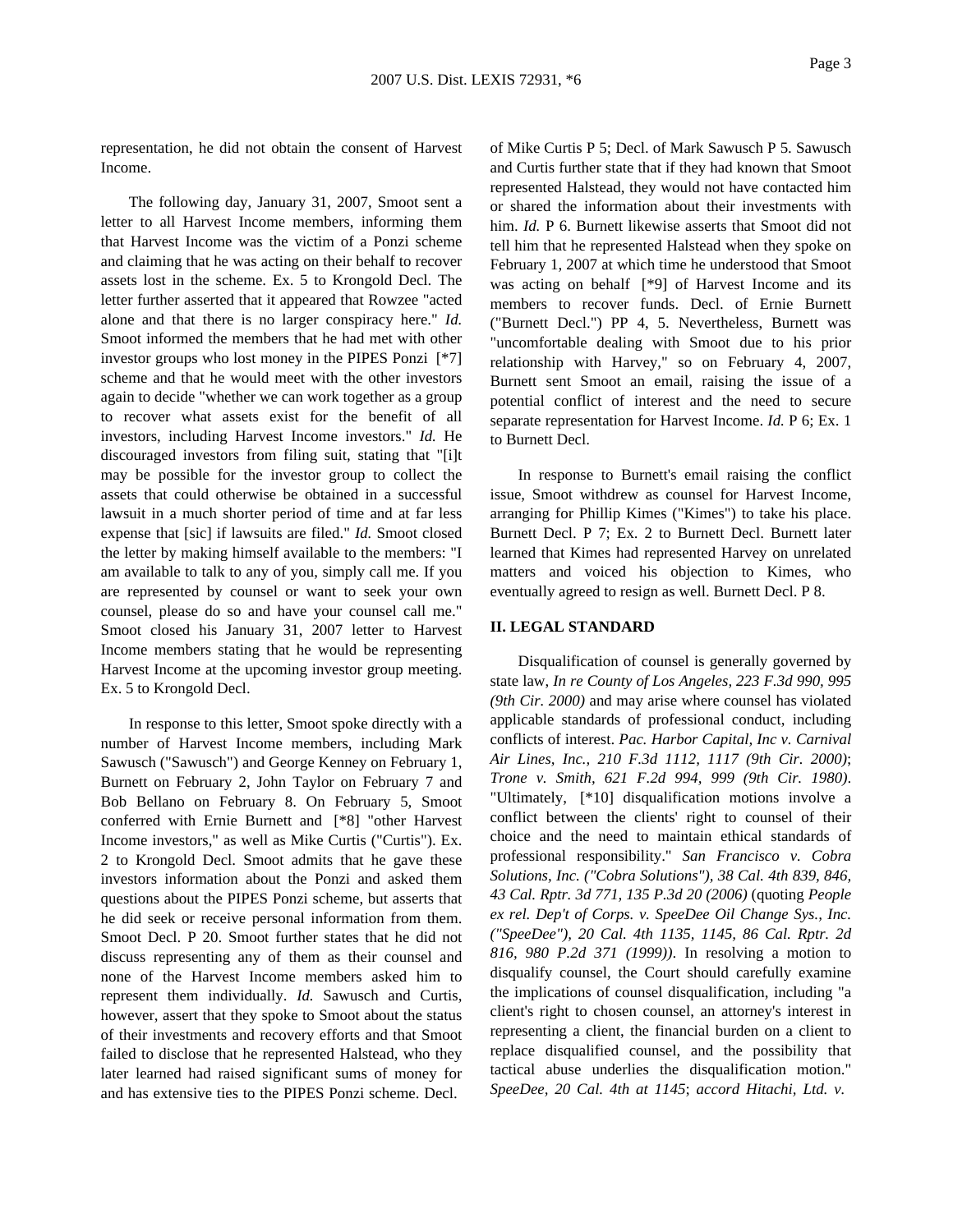*Tatung Co., 419 F. Supp. 2d 1158, 1161 (N.D. Cal. 2006)*. The Court must balance these considerations against "the need to maintain ethical standards of professional responsibility." *SpeeDee, 20 Cal. 4th at 1145*. "The paramount concern must be to preserve the public trust in the scrupulous administration of justice and the integrity of the bar." *Cobra Solutions, 38 Cal. 4th at 846*. Ultimately, the [\*11] Court has the "primary responsibility of controlling the conduct of the attorneys who practice before it." *Erickson v. Newmar Corp., 87 F.3d 298, 303 (9th Cir. 1996)*. The decision to disqualify rests within the district court's discretion. *Trone, 621 F.2d at 999*.

#### **III. DISCUSSION**

In any attorney-client relationship, the attorney has two ethical duties to his clients -- a duty of confidentiality and a duty of undivided loyalty -- both of which play an important role in the conflict of interest rules governing attorneys. *Cobra Solutions, 38 Cal. 4th at 846*. California's Rules of Professional Conduct ("Rules") prohibit an attorney from representing clients whose interests potentially conflict without the informed written consent of each client. Rule 3-310(C). Additionally, "once a conflict has arisen between a corporation and one or more of its officers, directors or shareholders, corporate counsel may not simultaneously represent the corporation and the adverse officer, director or shareholder." *La Jolla Cove Motel & Hotel Apartments, Inc. v. Superior Court, 121 Cal. App. 4th 773, 785, 17 Cal. Rptr. 3d 467 (2004)*. Thus, once the PIPES Ponzi scheme came to light, Smoot was required to get the informed written [\*12] consent of both Harvey and Harvest Income to jointly represent them due to the potential and later actual conflict of interests. When, as here, an organization's consent to dual representation is required under *Rule 3-310*, the organization's consent "shall be given by an appropriate constituent of the organization other than the individual or constituent who is to be represented, or by the shareholder(s) or organization members." Rule 3-600(E). While Smoot successfully obtained Harvey's consent, he failed to obtain the informed written consent of Harvest Income because Harvey, as the individual to be represented, could not consent to Smoot's dual representation or waive the conflict on behalf of Harvest Income. Rather, Smoot was required to obtain the consent of a disinterested manager of Harvest Income or Harvest Income's members. *See Pringle v. La Chapelle, 73 Cal. App. 4th*

*1000, 1006, 87 Cal. Rptr. 2d 90 (1999)* (corporation's consent to dual representation must be given by someone other than jointly represented individual). Thus, because Smoot failed to obtain Harvest Income's consent, he violated California's Rules of Professional Conduct by representing Harvest Income, Harvey, and Halstead in regard [\*13] to the PIPES Ponzi scheme.

Moreover, once the interests of Harvey, Harvest Income and Halstead became adverse, Smoot could not simultaneously represent them. *Cobra Solutions, 38 Cal. 4th at 846* ("An attorney who seeks to simultaneously represent clients with directly adverse interests in the same litigation is automatically disqualified" since an attorney cannot maintain his or her duty of loyalty to each client under these circumstances.). Nor may an attorney switch sides during litigation because the duty to preserve client confidences survives the termination of the attorney's representation. *Id.* Even after Smoot's representation of Harvest Income ended, he could not represent Harvey or Halstead without Harvest Income's consent because an attorney may not represent the adversary of his former client without the informed written consent of the former client. *Id. at 847*. If the attorney fails to obtain the former client's consent, the former client may disqualify the attorney from representing his adversary by showing that a "substantial relationship" exists between the current and former representation. *Id.*

Here, Smoot represented Harvey, Halstead, and Harvest Income in relation to [\*14] the PIPES Ponzi scheme at issue in this action. Thus, because the subject matter is identical, there is a substantial relationship between Smoot's prior representation of Harvest Income and his present representation of Halstead. Moreover, the interests of Harvest Income, whose members lost millions of dollars in the PIPES Ponzi scheme, clearly diverge from those of Harvey and Halstead, who have been accused of conspiring with Rowzee to defraud investors, including Harvest Income's members, through the PIPES Ponzi scheme. Accordingly, given the divergence of interests between Harvey/Halstead and Harvest Income, Harvest Income could disqualify Smoot from representing Harvey or Halstead. The issue, however, is more complicated because it is not Harvest Income, but rather its members who seek to disqualify Smoot. The question is, thus, whether the members of Harvest Income are Smoot's former clients or should be treated as such even if they are not technically former clients for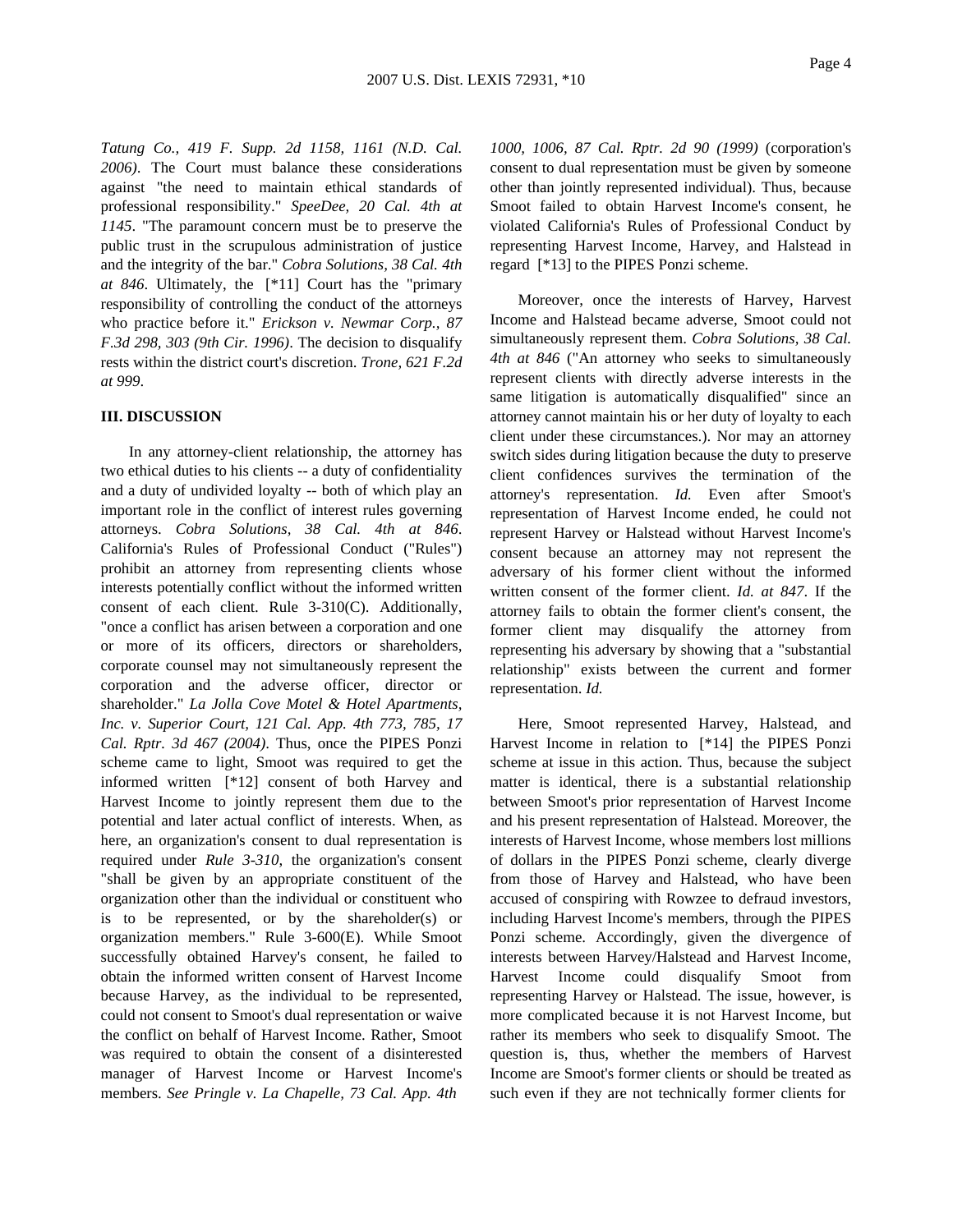purposes of the conflict of interest and disqualification of counsel rules.

Plaintiffs argue that as individual members of Harvest Income, they should be able to disqualify Smoot because he breached his duty of [\*15] loyalty to them by engaging in the unsanctioned representation of conflicting interests. Plaintiffs seek to step into the shoes of Harvest Income, the entity, which could disqualify Smoot from representing Halstead if it were the plaintiff. Plaintiffs contend that the result should be no different when the individual members of Harvest Income are the plaintiffs because "[t]he attorney for a corporation represents it, its stockholders and its officers in their representative capacity." *Meehan v. Hopps, 144 Cal. App. 2d 284, 290, 301 P.2d 10 (1956)*. The Halsteads argue, in response, that as corporate counsel for Harvest Income, Smoot "in nowise represent [ed] the [members] personally." *Id.* ("It would be a sorry state of affairs if when a controversy arises between an attorney's corporate client and one of its officers he could not use on behalf of his client information which that officer was required by reason of his position with the corporation to give to the attorney."). Yet, the rule that an attorney can represent a corporation in a dispute against a former officer from whom he received confidential information is inapposite and unhelpful here as Smoot is not trying to represent Harvest Income [\*16] against Harvey or its other members. Instead he is representing a third party, who allegedly conspired with Rowzee and Harvey in duping the members of Harvest Income and others to invest in the PIPES Ponzi scheme, against the members of his former corporate client Harvest Income. While an attorney representing a corporation does not represent its stockholders merely because the attorney's actions on the corporation's behalf benefit the stockholders, *Skarbrevik v. Cohen, England & Whitfield, 231 Cal. App. 3d 692, 703, 282 Cal. Rptr. 627 (1991)*, an attorneys' work on behalf of a corporation and its stockholders, should preclude that attorney from representing clients with interests adverse to the corporation and its stockholders where as here the interests of the corporation and the members are the same, regardless of whether the corporation or its stockholders are parties to the lawsuit. The specific facts of this case support the conclusion that Smoot should be disqualified from representing the Halsteads and GamePlan based on his prior representation of Harvest Income and its members.

The interests served by preventing attorneys from

accepting representation adverse to former clients, i.e. protecting [\*17] and enhancing the professional attorney-client relationship, are implicated in this case even if Harvest Income's members were not technically Smoot's clients because Smoot led them to believe that he was working on behalf of Harvest Income and its members to recover their investments.

> Both the lawyer and the client should expect that the lawyer will use every skill, expend every energy, and tap every legitimate resource in the exercise of independent professional judgment on behalf of the client and in undertaking representation on the client's behalf. That professional commitment is not furthered, but endangered, if the possibility exists that the lawyer will change sides later in a substantially related matter. Both the fact and the appearance of total professional commitment are endangered by adverse representation in related cases. From this standpoint it matters not whether confidences were in fact imparted to the lawyer by the client. The substantial relationship between the two representations is itself sufficient to disqualify.

*Trone, 621 F.2d at 998-99*. Here, Smoot did not merely change sides in a substantially related matter, he sought to simultaneously represent both sides [\*18] in the PIPES Ponzi scheme when on January 30, 2007, while still representing Harvest Income, he undertook the representation of Harvey and Halstead, individuals implicated in the PIPES Ponzi scheme as recruiters, who convinced Harvest Income's members and others to invest in the scam. Moreover, on January 31, 2007, Smoot informed Harvest Income's members that he was acting on their behalf to recover the assets lost in the PIPES Ponzi scheme without informing them that he was simultaneously representing Harvey and Halstead. Thus, Harvest Income's members mistakenly thought that Smoot was acting in their best interests when they contacted him to discuss their investments at the beginning of February 2007 in response to his letter. At this time, Smoot attended meetings with other investors who had lost money in the PIPES Ponzi scheme purportedly on behalf of Harvest Income. He further drafted a settlement agreement with Rowzee and began to